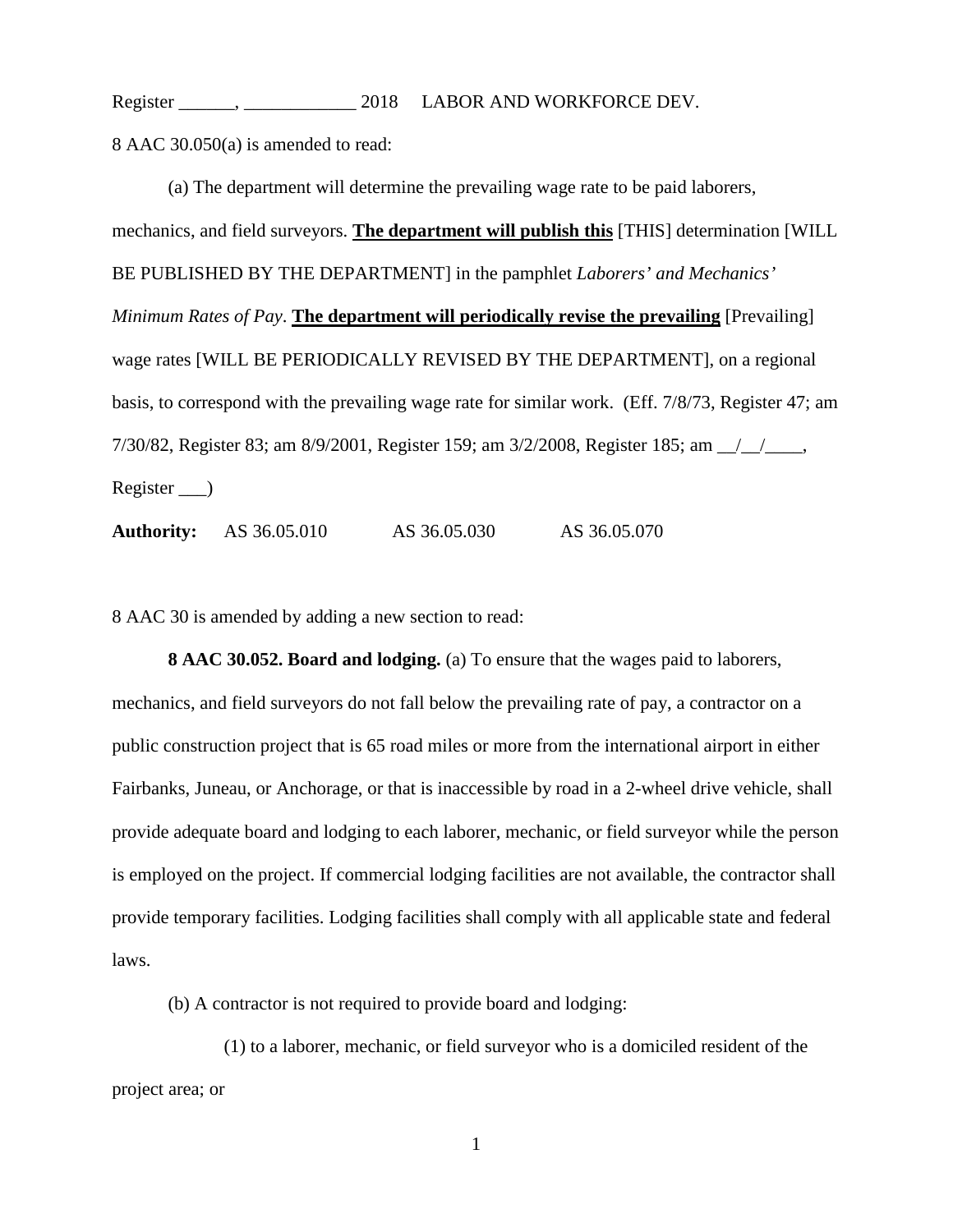Register \_\_\_\_\_\_, \_\_\_\_\_\_\_\_\_\_\_\_\_\_\_\_\_ 2018 LABOR AND WORKFORCE DEV.

(2) on a laborer, mechanic, or field surveyor's scheduled days off, when the person can reasonably travel between the project and the person's permanent residence. For the purposes of this paragraph, a scheduled day off is a day in which a person does not perform work on-site, is not required to remain at or near the job location for the benefit of the contractor, and is informed of the day off at least seven days before the day off.

(c) Upon a contractor's written request, the commissioner may waive the requirements of (a) of this section where:

(1) the project is inaccessible by road in a 2-wheel drive vehicle, but the laborer, mechanic, or field surveyor can reasonably travel between the project and the person's permanent residence within one hour; or

(2) a laborer, mechanic, or field surveyor is not a domiciled resident of the project area, but has established permanent residency within 65 road miles of the project, or in the case of a highway project, the mid-point of the project, with the intent to remain indefinitely. (Eff.

 $\frac{1}{2}$ , Register ) **Authority:** AS 23.05.060 AS 36.05.030 AS 36.10.075 AS 36.05.010

8 AAC 30 is amended by adding a new section to read:

**8 AAC 30.054. Per diem instead of board and lodging.** (a) A contractor may pay a laborer, mechanic, or field surveyor per diem instead of providing board and lodging, if the following conditions are met: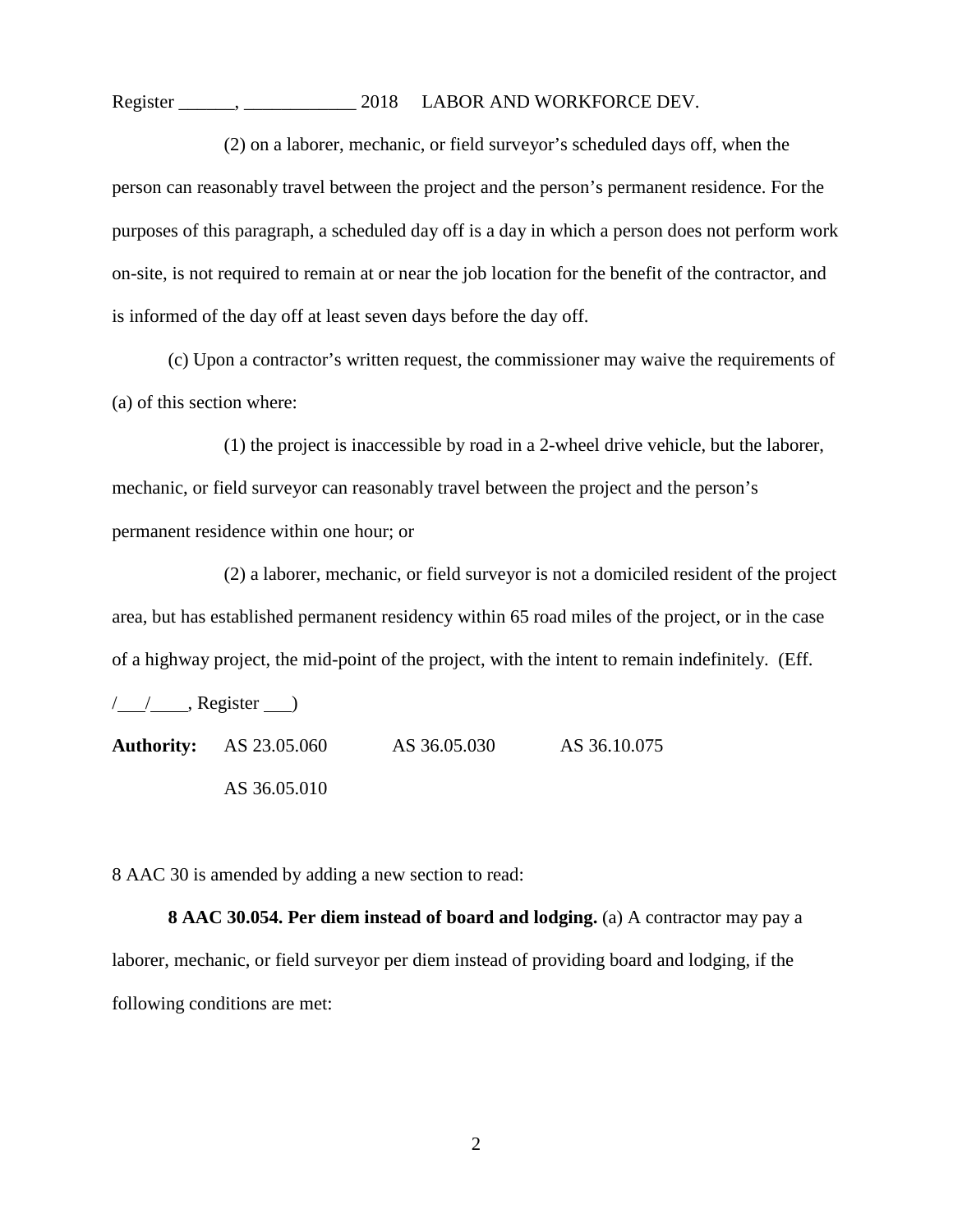Register \_\_\_\_\_\_, \_\_\_\_\_\_\_\_\_\_\_\_\_\_\_\_\_ 2018 LABOR AND WORKFORCE DEV.

(1) the department determines that per diem instead of board and lodging is an established practice for the work classification; the department shall publish and periodically revise its determinations in the pamphlet *Laborers' and Mechanics' Minimum Rates of Pay*;

(2) the contractor pays each laborer, mechanic, or field surveyor the appropriate per diem rate as published and periodically revised in the pamphlet *Laborers' and Mechanics' Minimum Rates of Pay*; and

(3) the contractor pays the per diem to each laborer, mechanic, or field surveyor on the same day that wages are paid.

(b) Per diem instead of board and lodging is not permitted on highway projects located:

(1) west of Livengood on the Elliot Highway, AK-2;

(2) on the Dalton Highway, AK-11;

(3) north of milepost 20 on the Taylor Highway, AK-5;

(4) east of Chicken on the Top of the World Highway; or

(5) south of Tetlin Junction to the Alaska-Canada border on the Alaska Highway.

AK-2. (Eff.  $\angle$  /  $\angle$  Register  $\Box$ ) **Authority:** AS 23.05.060 AS 36.05.030 AS 36.10.075 AS 36.05.010

8 AAC 30 is amended by adding a new section to read:

**8 AAC 30.056. Alternative arrangement.** Upon a contractor's written request, the

commissioner may approve an alternative board and lodging or per diem arrangement, provided:

(1) the arrangement does not reduce the laborer, mechanic, or field surveyor's

wages below the prevailing wage rate; and